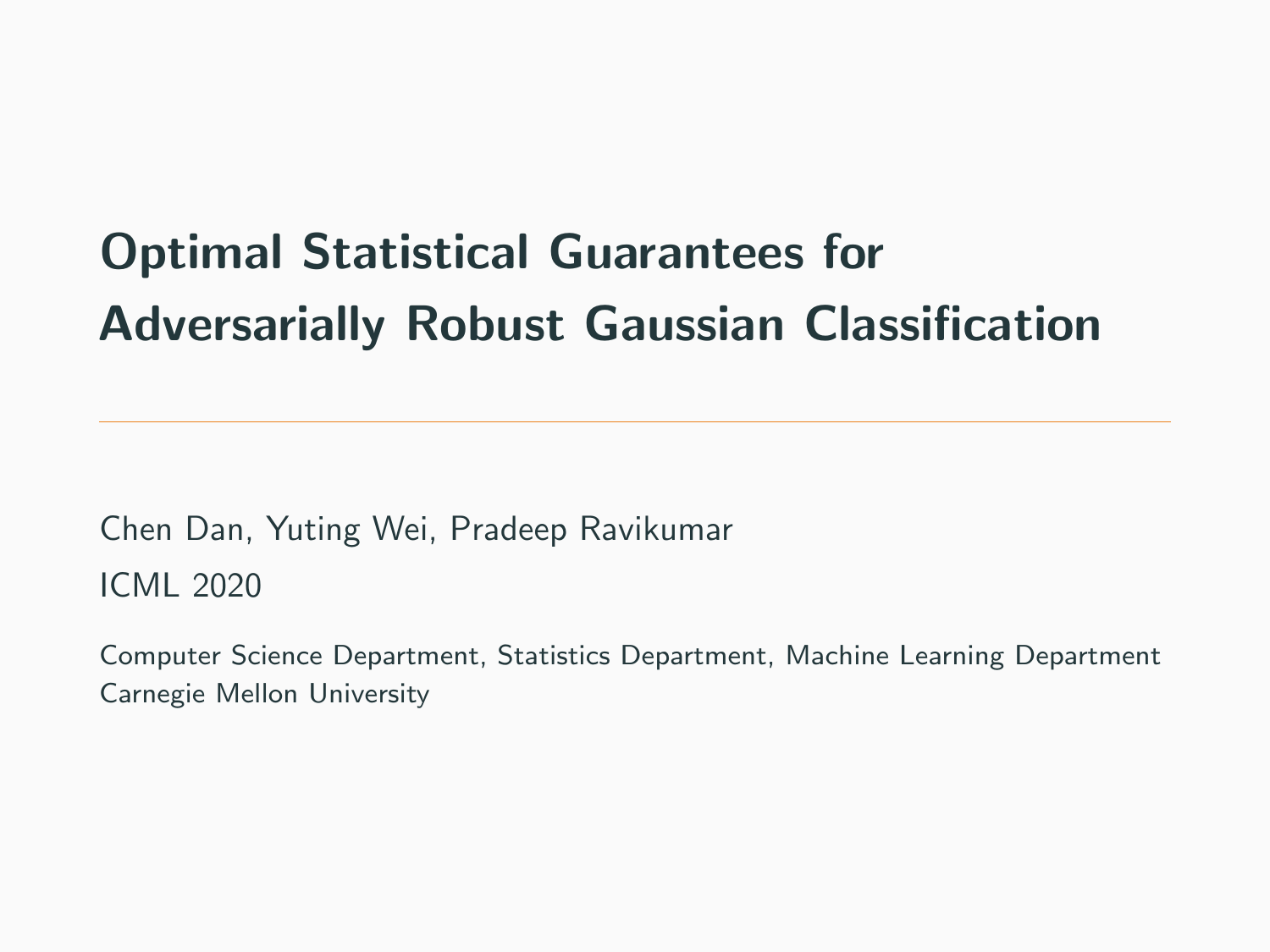# Adversarial Example



Deep Neural Networks are vulnerable to adversarial attacks.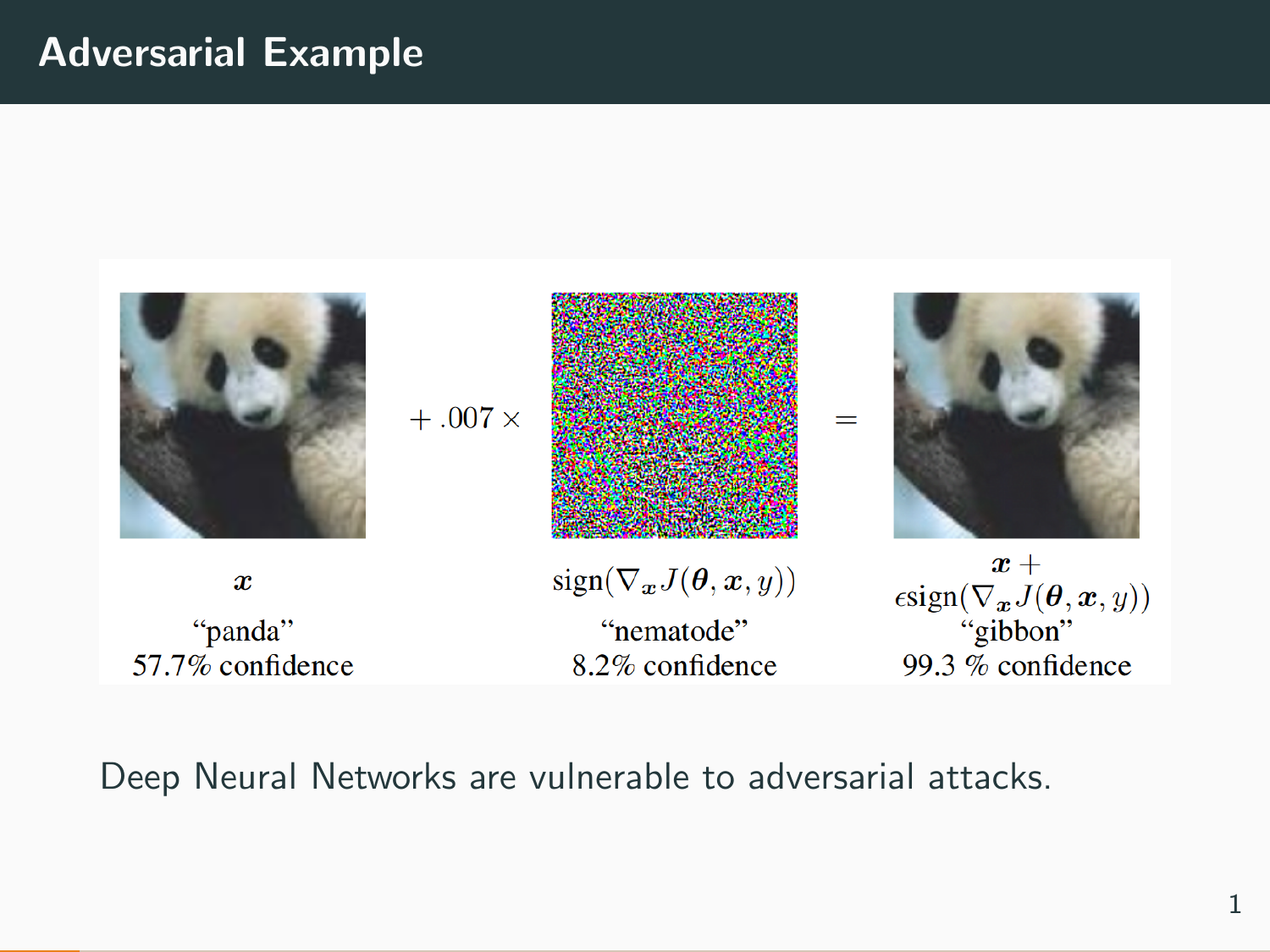# Statistical Challenges



(Schmidt et al. NeurIPS'18) The generalization gap in Adv-Robust Classification is significantly larger than Standard Classification.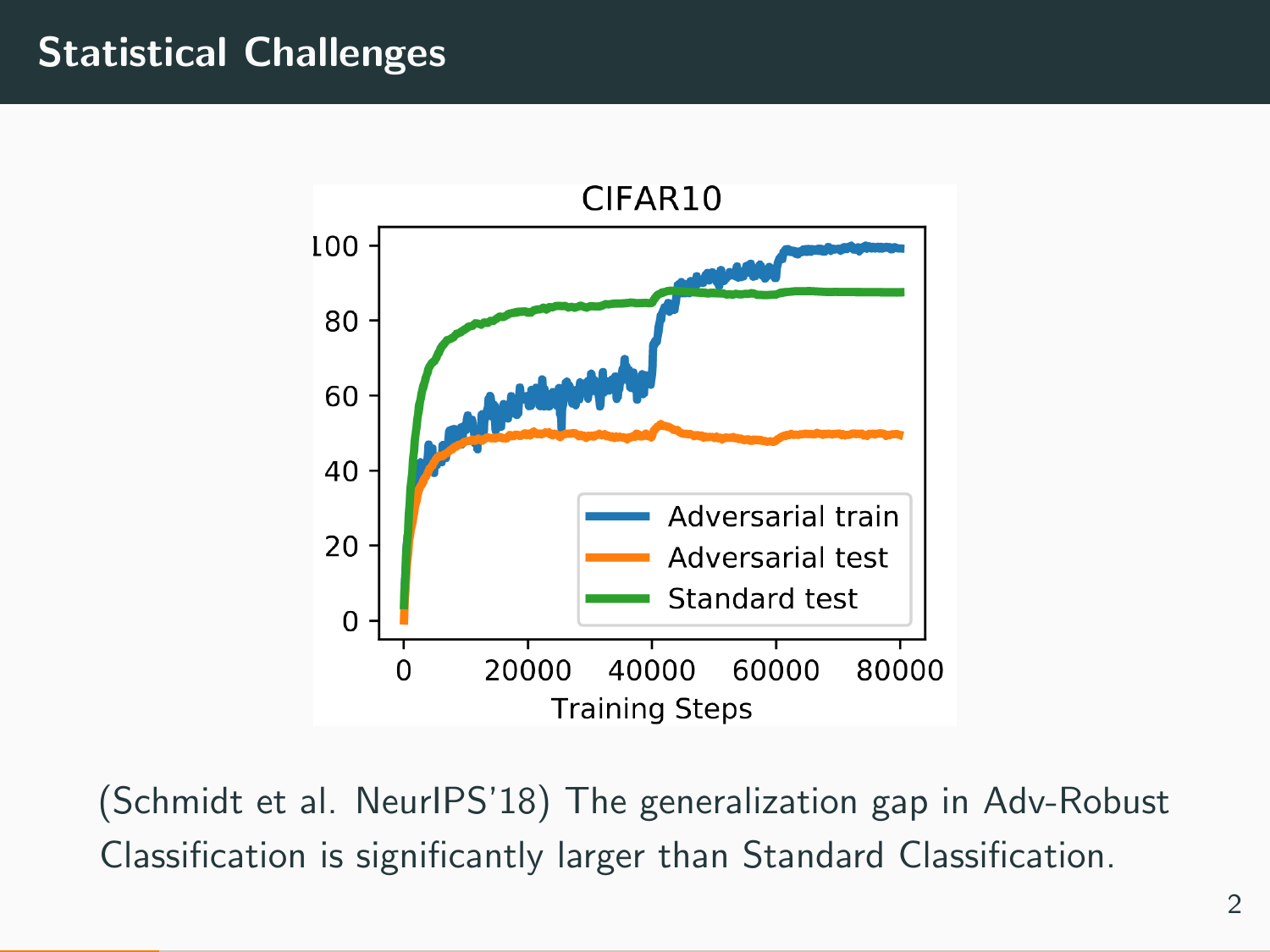(Mixture of two gaussians picture here)

Binary Classification with Conditional Gaussian Model  $P_{\mu,\Sigma}$ :

$$
p(y = 1) = p(y = -1) = \frac{1}{2},
$$
  
\n
$$
x|y = +1 \sim N(+\mu, \Sigma),
$$
  
\n
$$
x|y = -1 \sim N(-\mu, \Sigma).
$$

Minimize Robust Classification Error:

$$
R_{\text{robust}}(f) = \Pr[\exists ||x' - x||_B \leq \varepsilon, f(x') \neq y]
$$

where  $\|\cdot\|_B$  is a norm, e.g.  $\ell_p$  norm.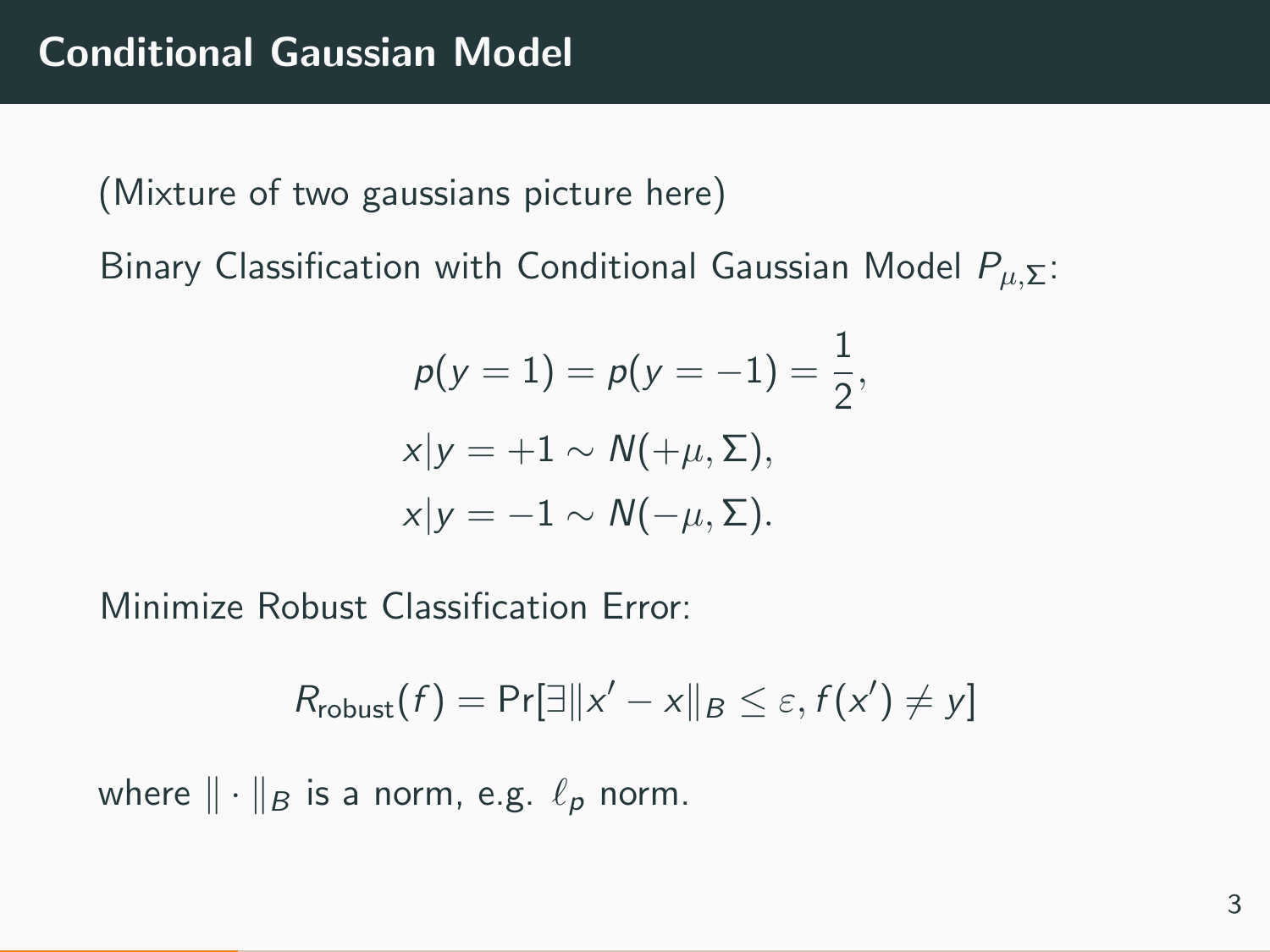"Adversarially Robust Generalization Requires More Data":

Theorem ((Schmidt et al. NeurIPS'18)) When  $\Sigma = \sigma^2 I$ ,  $\|\mu\|_2 =$ √  $\overline{d}, \sigma \leq \frac{1}{32}d^{1/4}$ , adversarial perturbation  $\|x'-x\|_\infty \leq \frac{1}{4}$  $\frac{1}{4}$ .

- $O(1)$  samples sufficient for 99% standard accuracy.
- $\bullet$   $\tilde{\Omega}(\sqrt{})$ d) samples necessary for 51% robust accuracy.
- Why do we need more data?
- What happens in other regimes?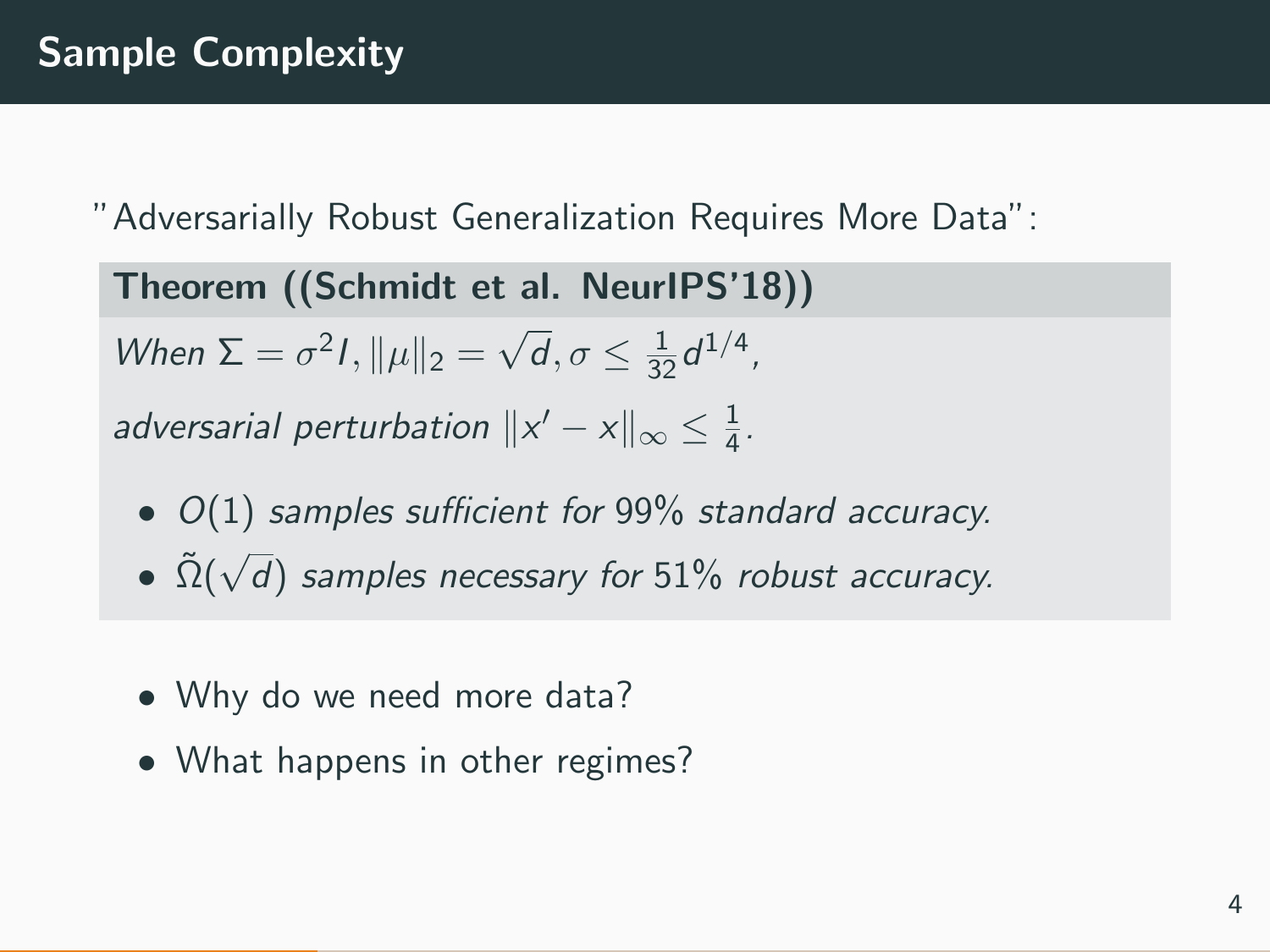- Understanding the sample complexity through the lens of Statistical Minimax Theory.
- Introducing "Adversarial Signal-to-Noise Ratio", which explains why robust classification requires more data.
- Near-optimal upper and lower bounds on minimax risk.
- \*\* Computationally efficient minimax-optimal estimator.
- **\*\*** Minimal assumptions.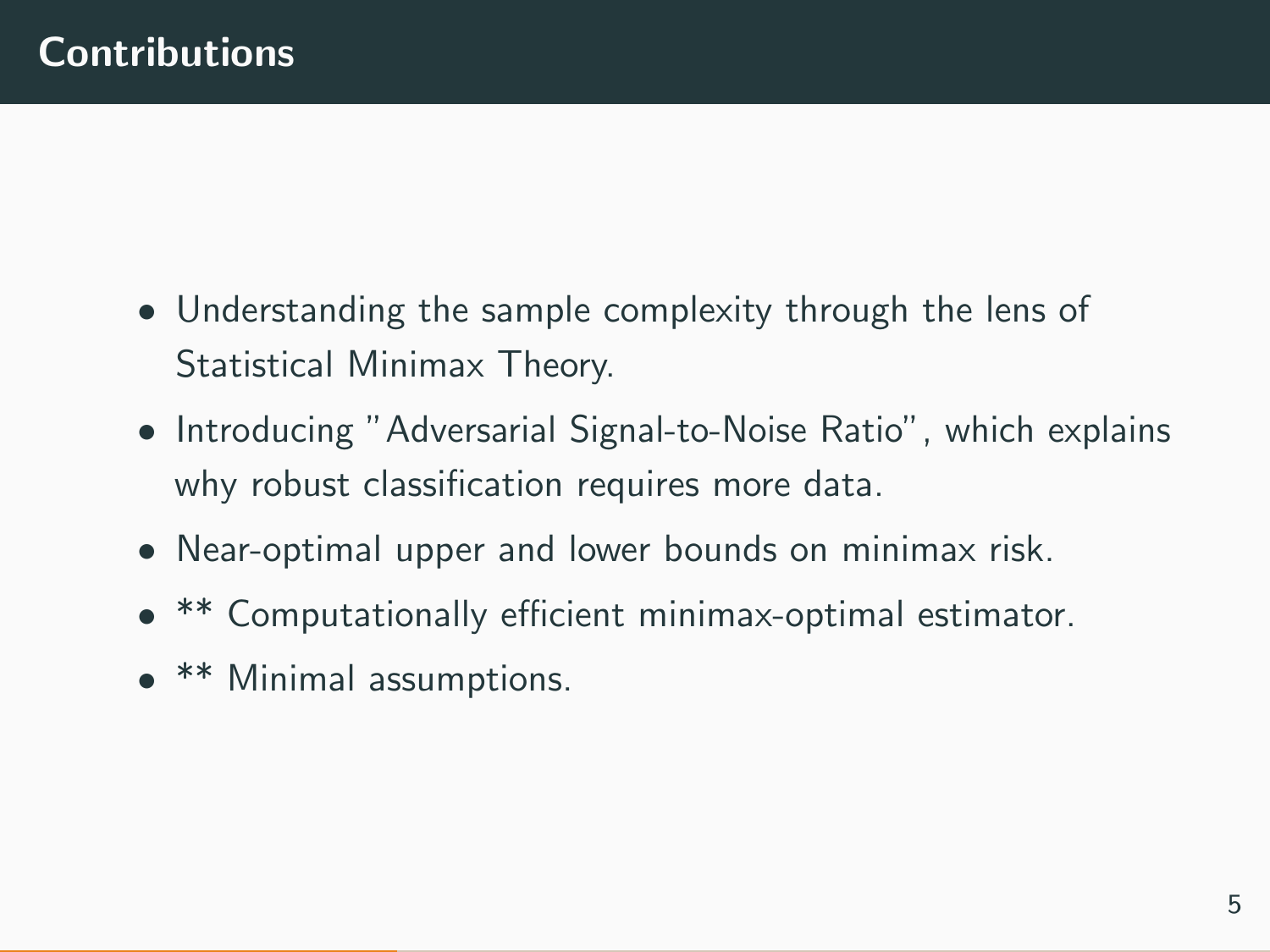Our goal is to characterize the Statistical Minimax Error of robust Gaussian classification:

$$
\min_{\widehat{f}} \max_{P_{\mu, \Sigma} \in D} [R_{\text{robust}}(\widehat{f}) - R_{\text{robust}}^*]
$$

where:

- D is a class of distributions.
- $\hat{f}$  is any estimator based on *n* i.i.d samples  $\{x_i, y_i\}_{i=1}^n \sim P_{\mu, \Sigma}$ .
- $R_{\text{robust}}^{*}$  is the smallest classification error of any classifier.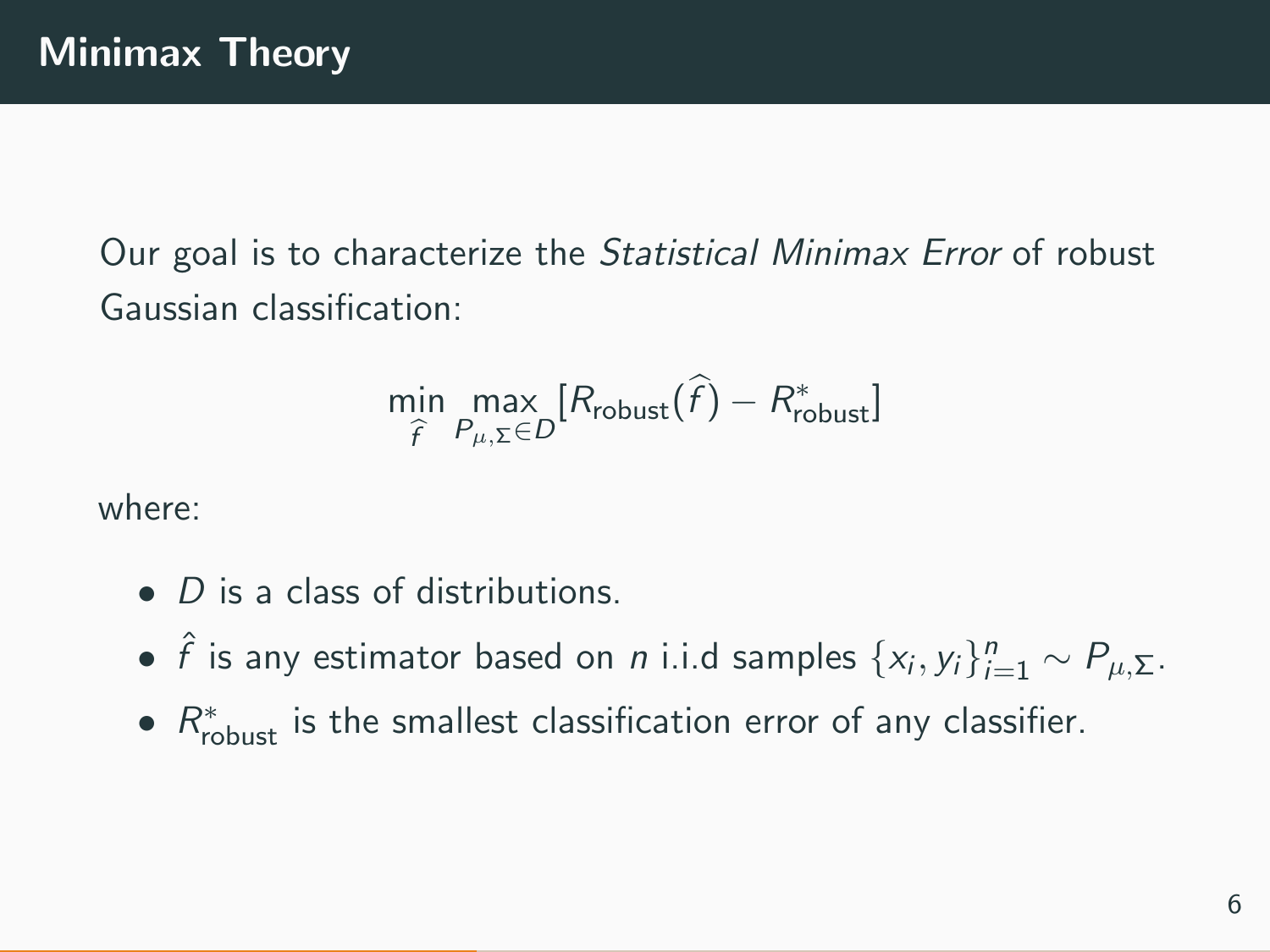When  $\varepsilon = 0$ , the problem reduces to *Fisher's LDA*.

The smallest possible classification error  $R^*$  is  $\bar{\Phi}(\frac{1}{2}SNR)$ , where:

• *SNR* is the *Signal-to-Noise Ratio* of the model:

$$
SNR(P_{\mu,\Sigma}) = 2\sqrt{\mu^{\mathsf{T}}\Sigma^{-1}\mu}.
$$

•  $\bar{\Phi}$ : Gaussian tail probability  $\bar{\Phi}(c) = Pr_{X \sim N(0,1)}[X > c]$ .

SNR characterizes the hardness of classification problem.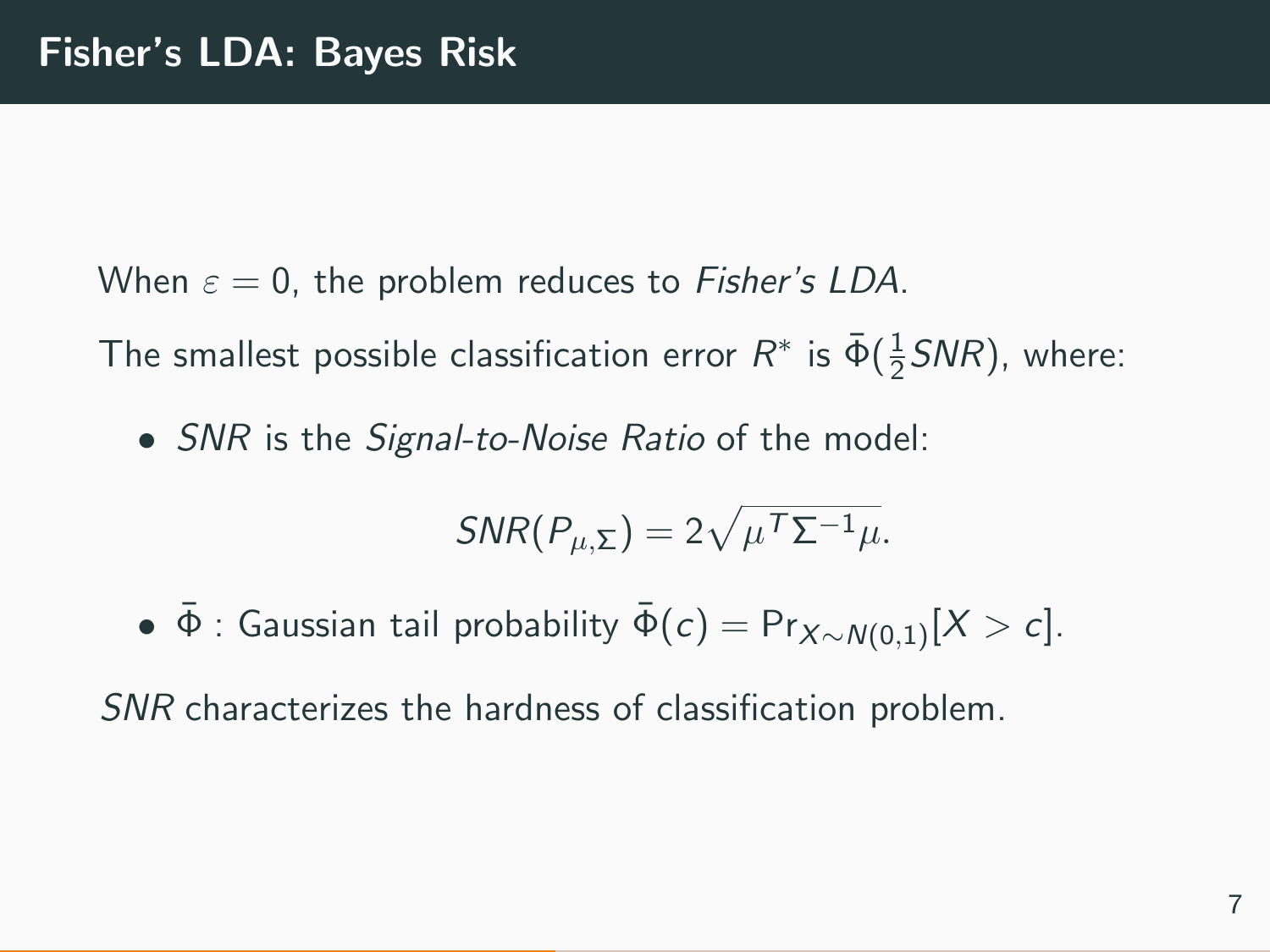Consider the family of distributions with a fixed SNR:

$$
D_{\text{std}}(r) := \{P_{\mu,\Sigma} | \text{SNR}(P_{\mu,\Sigma}) = r \}.
$$

The following minimax rate is proved by prior works:

Theorem (Li et al. AISTATS'17)

$$
\min_{\widehat{f}} \max_{P \in D_{\text{std}}(r)} [R(\widehat{f}) - R^*] \geq \Omega \left( e^{-(\frac{1}{8} + o(1))r^2} \cdot \frac{d}{n} \right).
$$

with a nearly-matching upper bound.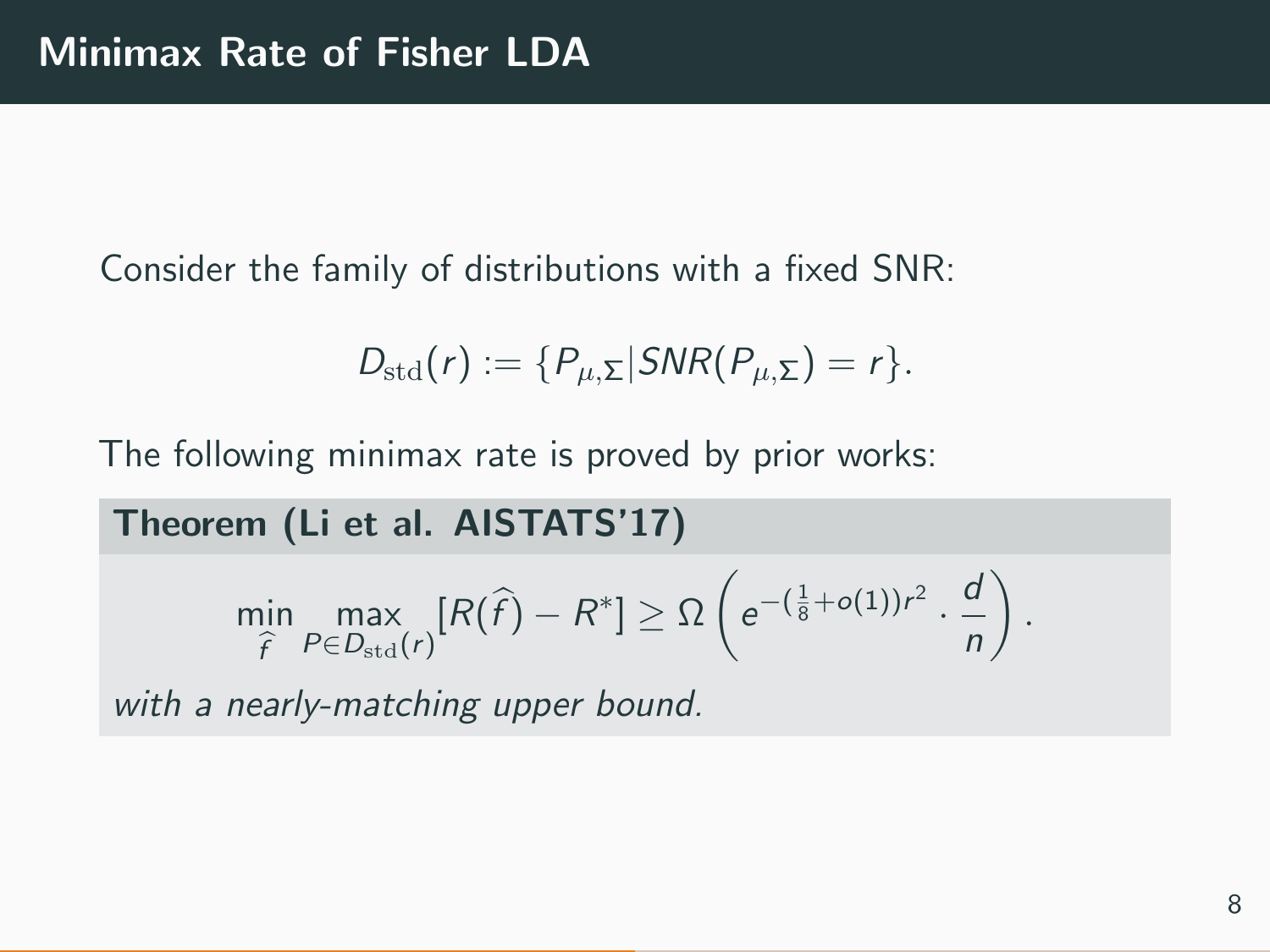Signal-to-Noise Ratio exactly characterizes the hardness of standard Gaussian classification problem.

Can we find a similar quantity for the robust setting?

- SNR is not the correct answer!
- Two distributions with same SNR can have very different optimal robust classification error (e.g. 0.1% vs 50%)!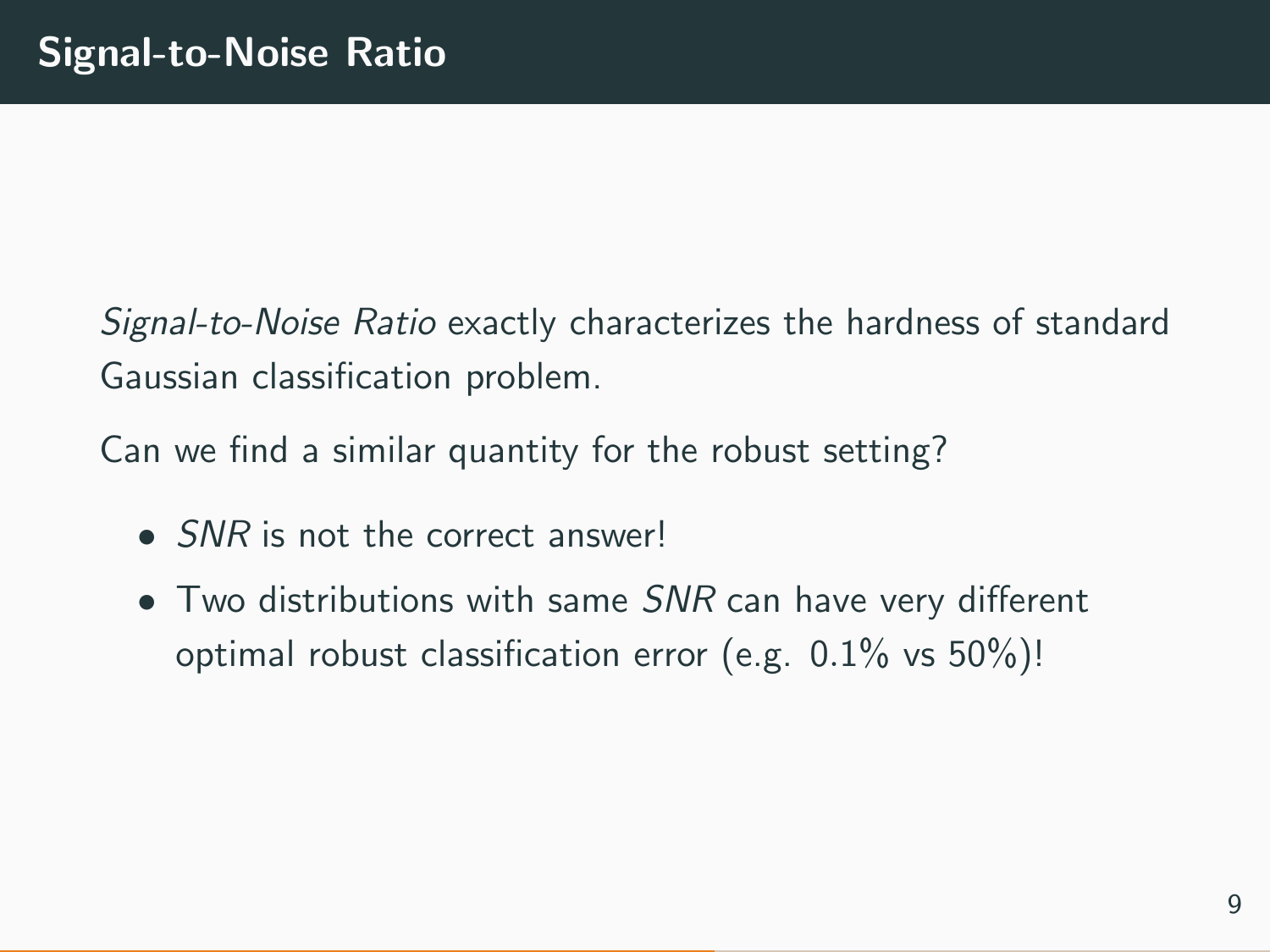#### We define **Adversarial Signal-to-Noise Ratio(AdvSNR)** as:

$$
AdvSNR(P_{\mu,\Sigma}) = \min_{\|z\|_B \leq \varepsilon} SNR(P_{\mu-z,\Sigma}).
$$

Using AdvSNR, we can re-formulate one of the main theorems in (Bhagoji et al. ,NeurIPS 2019) as:

$$
R_{\text{robust}}^* = \bar{\Phi}(\frac{1}{2}AdvSNR).
$$

which recovers the results in Fisher LDA when  $\varepsilon = 0!$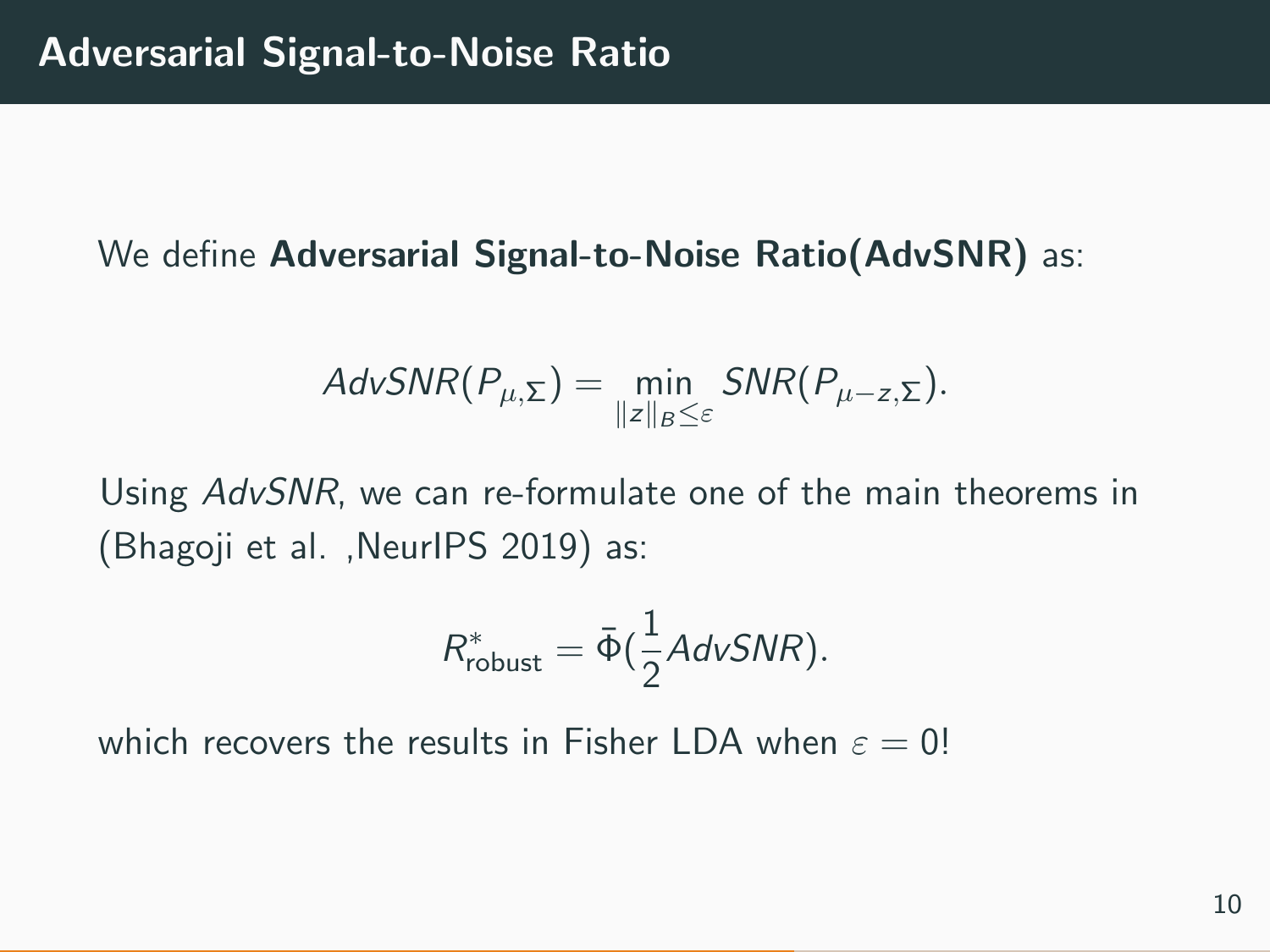## Main Result

Consider the family of distributions with a fixed AdvSNR:

$$
D_{\text{robust}}(r) := \{ P_{\mu,\Sigma} | \text{AdvSNR}(P_{\mu,\Sigma}) = r \}.
$$

Our Main Theorem:

Theorem (Dan, Wei, Ravikumar, ICML'20)

$$
\min_{\widehat{f}} \max_{P \in D_{robust}(r)} [R_{robust}(\widehat{f}) - R_{robust}^*] \geq \Omega \left( e^{-(\frac{1}{8} + o(1))r^2} \cdot \frac{d}{n} \right).
$$

and there is a computationally efficient estimator which achieves this minimax rate!

Generalization of (Li et al. 2017) in adversarially robust setting!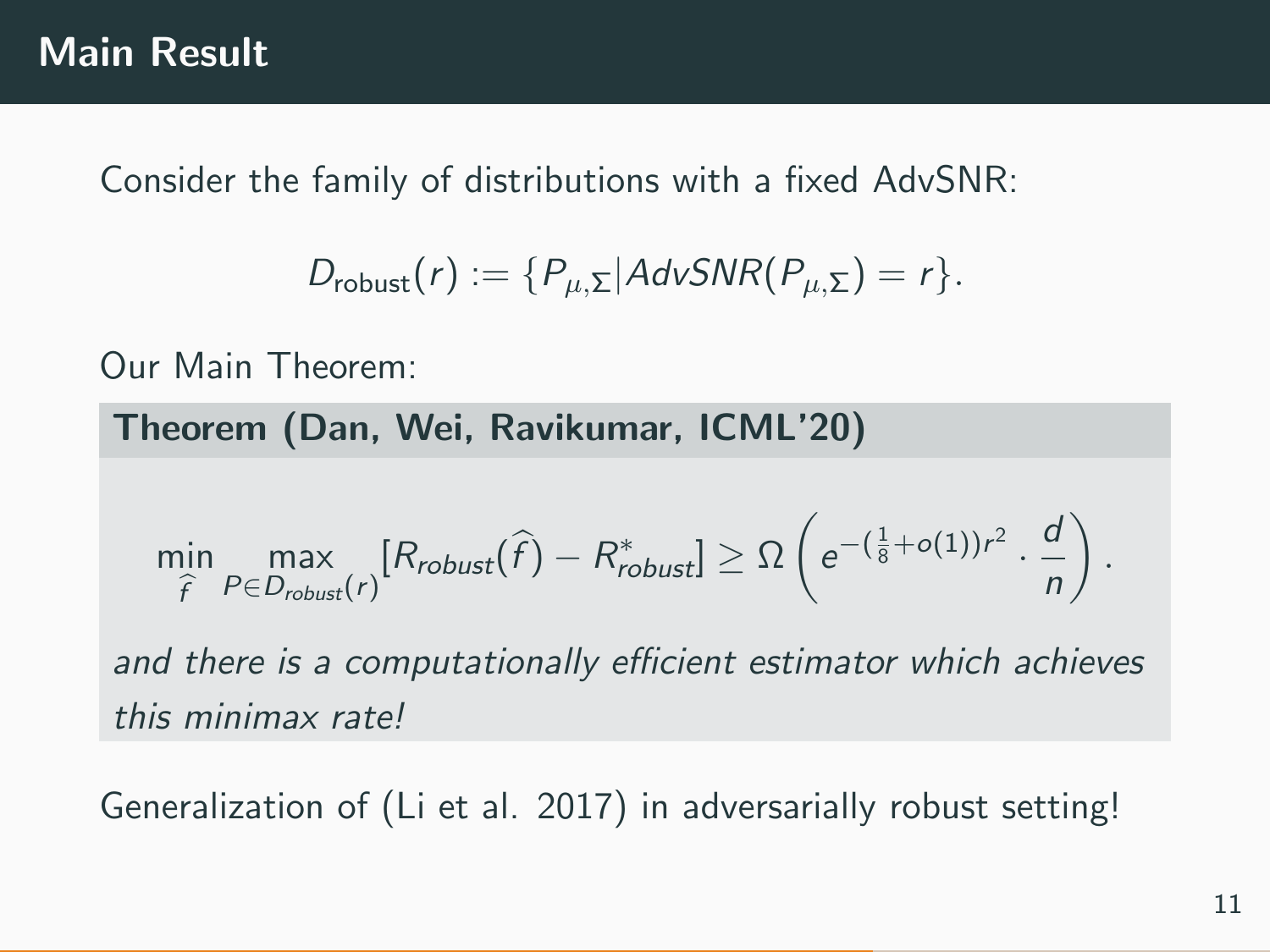The minimax rates for Standard vs. Adv-Robust classification:

$$
exp{-\frac{1}{8}SNR^2}\frac{d}{n}
$$
 vs.  $exp{-\frac{1}{8}AdvSNR^2}\frac{d}{n}$ 

- $AdvSNR \leq SNR$ , so Adv-Robust Risk always converges slower.
- Sometimes  $AdvSNR = \Theta(1)$  and  $SNR = \Theta(1)$ , the convergence is only a constant factor slower.
- Sometimes  $AdvSNR = \Theta(1)$  and  $SNR = \Theta(d)$ , the convergence is  $exp(\Omega(d))$  times slower!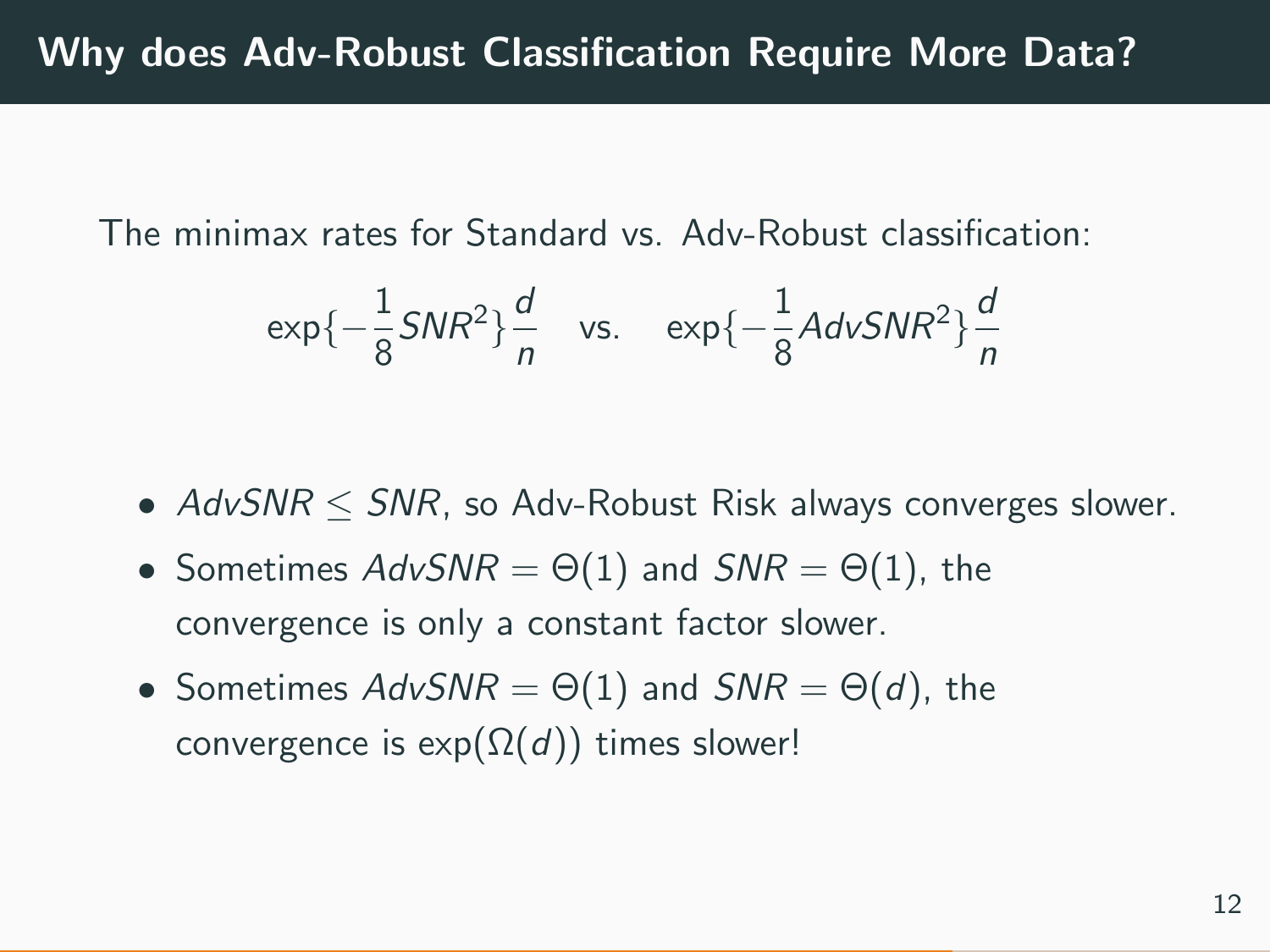• (Bhagoji et al. ,NeurIPS 2019) showed that a linear classifier  $f(x) = \text{sign}(w_0^T x)$  has the minimal robust classification error, where

$$
w_0 = \Sigma^{-1}(\mu - z_0),
$$
  
\n
$$
z_0 = \operatorname*{argmin}_{\|z\|_B \leq \varepsilon} (\mu - z)^T \Sigma^{-1}(\mu - z).
$$

- Replace  $(\mu, \Sigma)$  by their empirical counterpart  $(\widehat{\mu}, \Sigma)$ .
- Now you have an efficient algorithm that achieves the minimax rate!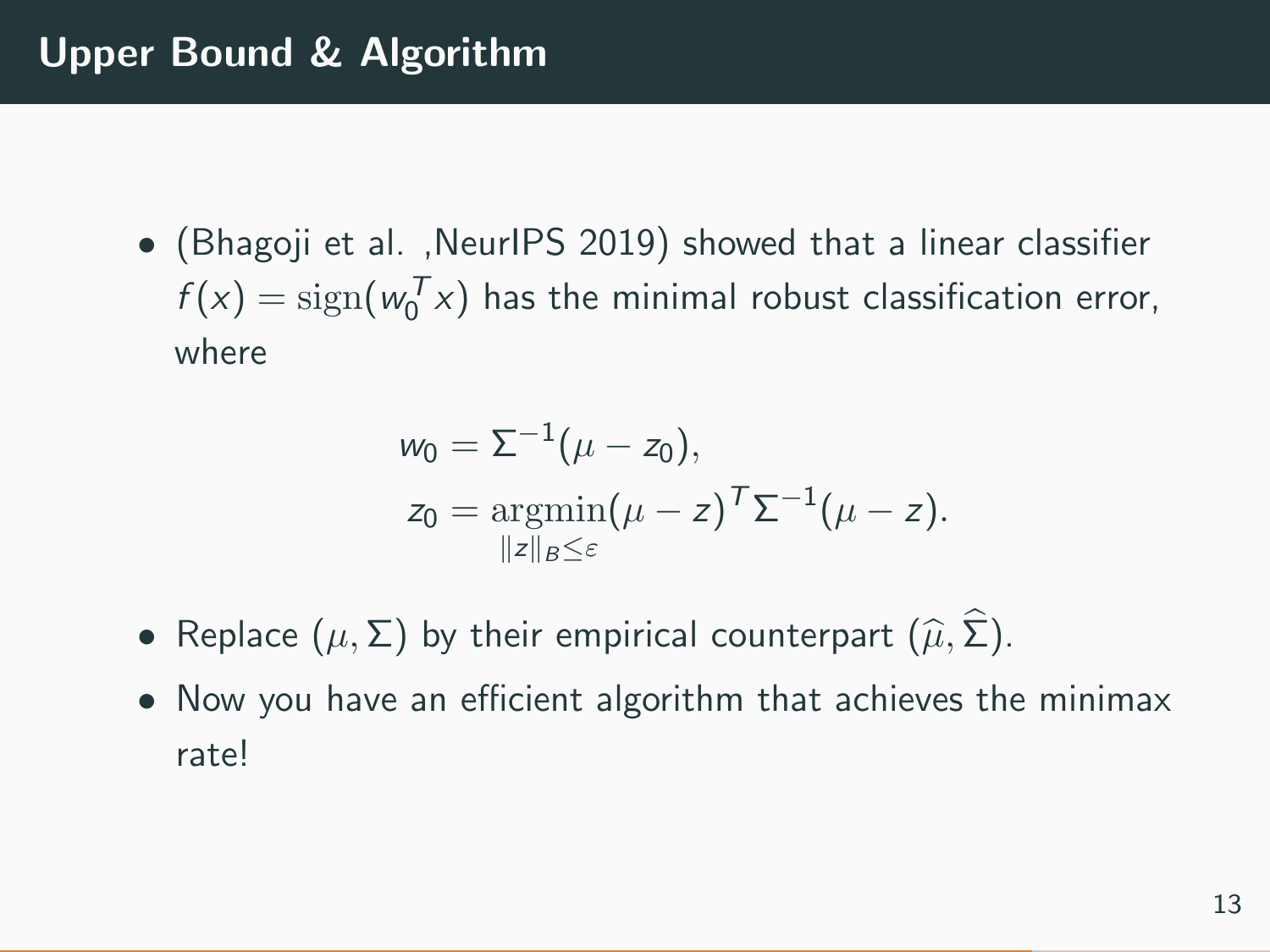### Lower Bound

- Main idea: Black-Box Reduction
	- Robust Classification is "harder" than Standard Classification.
	- For any distribution  $P$  with Signal-to-Noise Ratio  $r$ ,
	- $\bullet$  We can find a P' with AdvSNR r, such that for any classifier f,

 $RobustExcessRisk_P(f) > StdExcessRisk_P(f)$ 

• Take  $\min_f \max_{P \in D_{std}(r)}$ 

 $MinimaxRobustExcessRisk(D_{robust}(r))$  $\geq$ MinimaxStdExcessRisk( $D_{std}(r)$ ).

• Apply (Li et al. 2017) and we get the minimax lower bound.